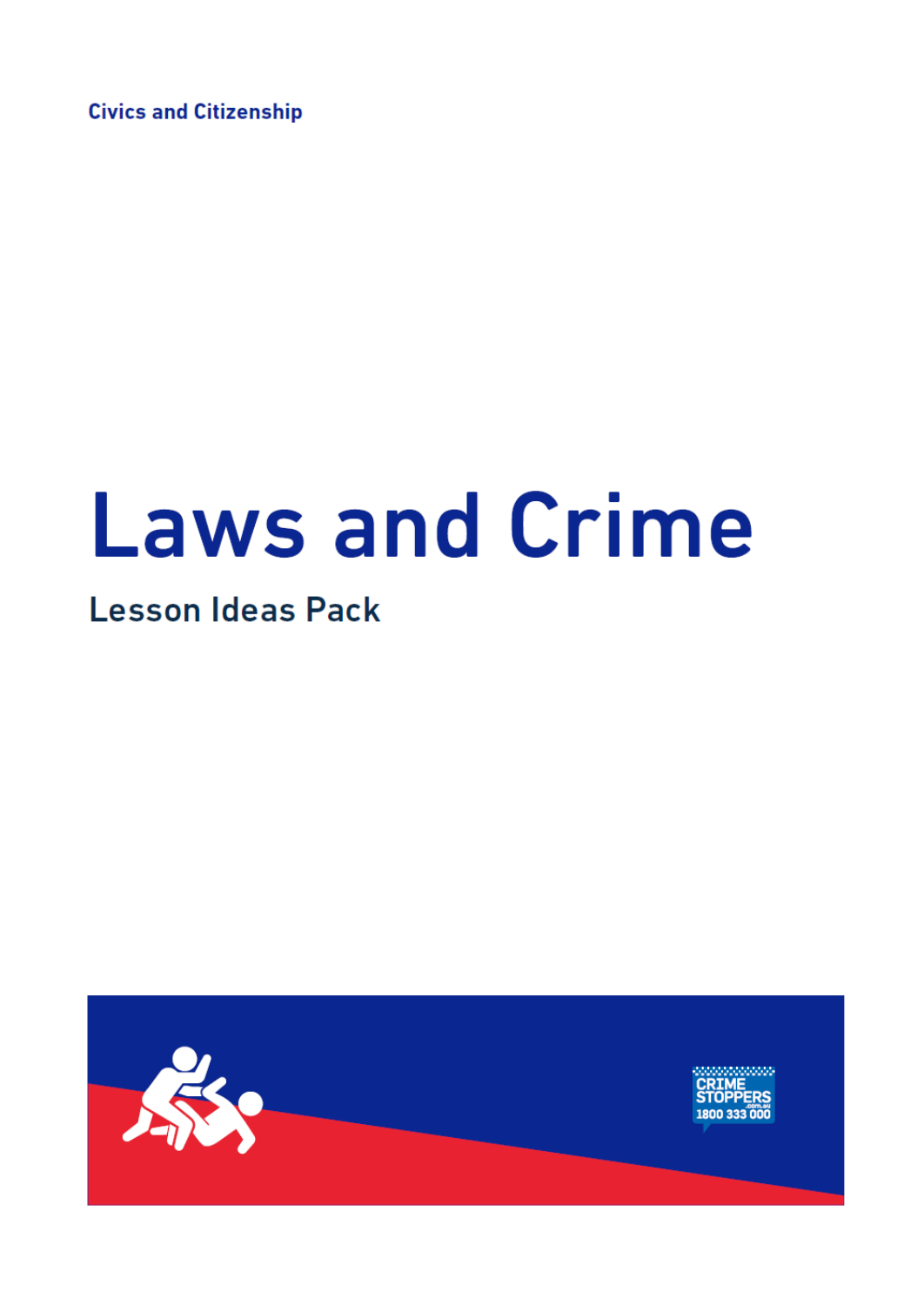# **Introduction**

We support the view that schooling should develop a sense of community engagement in students by increasing their potential to be informed, responsible, ethical and active participants in society.

Through practical tasks relating to real life experiences, these *free* resources help students develop a positive attitude towards their role in society. They enable teachers to select lesson ideas within a theme in any order, to best suit **curriculum requirements** and the **interest** of students.

We developed these to make the content of the Australian Humanities and Social Sciences (HASS) Civics and Citizenship syllabus for Years 7-10 *more engaging***.**

To make things easy, lesson ideas link directly to the Australian and Victorian Curriculum content codes and key concepts, namely; *Democratic Values*, *The Westminster System*, *Justice*, *Participation*, and *Rights and Responsibilities.*

# **Year Level Description and Required Content**

# Year 7

An understanding of the Civics and Citizenship concepts is developed through a focus on Australia's democracy and legal system. The teaching ideas in this resource assist students to gain knowledge and understanding of how Australia's legal system aims to provide justice, through the rule of law. *Links to curriculum code: [ACHCK050](http://www.scootle.edu.au/ec/search?accContentId=ACHCK050&userlevel=%280%29) / [VCCCL022](https://victoriancurriculum.vcaa.vic.edu.au/Curriculum/ContentDescription/VCCCL022)*

# Year 8

An understanding of the Civics and Citizenship concepts is developed through a focus on Australia's laws, the responsibilities and freedoms of citizens and participation in the democratic process. The teaching ideas in this resource assist students to gain knowledge and understanding of the types of law in Australia including criminal law, civil law, and the place of Aboriginal and Torres Strait Islander law.

*Links to curriculum codes[: ACHCK063](http://www.scootle.edu.au/ec/search?accContentId=ACHCK063&userlevel=%280%29) / [ACHCK064](http://www.scootle.edu.au/ec/search?accContentId=ACHCK064&userlevel=%280%29) [/ VCCCL023](https://victoriancurriculum.vcaa.vic.edu.au/Curriculum/ContentDescription/VCCCL023)*

## Year 9

An understanding of the Civics and Citizenship concepts is developed through a focus on how Australia's legal system works to support a democratic and just society. The teaching ideas in this resource assist students to gain knowledge and understanding regarding the key principles of Australia's justice system, including equity before the law, independent judiciary, right to appeal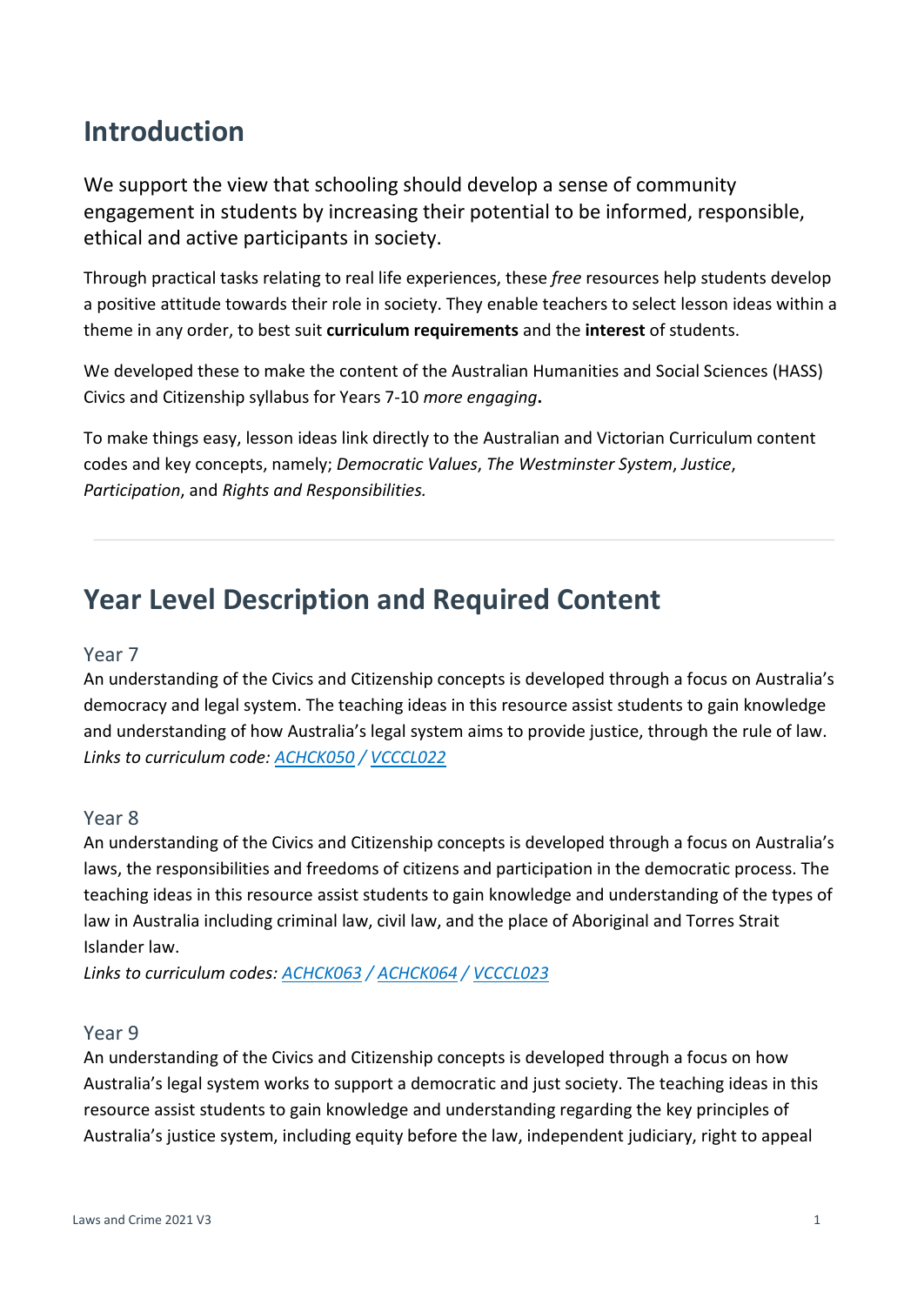and the factors that can undermine the application of the principles of justice. *Links to curriculum code: [ACHCK078](http://www.scootle.edu.au/ec/search?accContentId=ACHCK078&userlevel=%280%29) / [VCCCL034](https://victoriancurriculum.vcaa.vic.edu.au/Curriculum/ContentDescription/VCCCL034)*

## Year 10

An understanding of the Civics and Citizenship concepts is developed through a focus on Australia's global roles and responsibilities and the values and practices that enable a resilient democracy to be sustained. The teaching ideas in this resource assist students to gain knowledge and understanding regarding the safeguards that protect Australia's democratic system and society. *Links to curriculum code: [ACHCK090](http://www.scootle.edu.au/ec/search?accContentId=ACHCK090&userlevel=%280%29) / [VCCCG029](https://victoriancurriculum.vcaa.vic.edu.au/Curriculum/ContentDescription/VCCCG029)*

*The Australian Curriculum alignment statement is based on the Australian Curriculum, Assessment and Reporting Authority (ACARA) materials which are licensed under a [Creative Commons Attribution NonCommercial-ShareAlike 3.0](https://creativecommons.org/licenses/by-nc-sa/3.0/au/)  [Australia \(CC BY NC SA\) licence.](https://creativecommons.org/licenses/by-nc-sa/3.0/au/)*

# **Learning Intentions**

## Resource Focus

Community safety and wellbeing is enhanced when individuals understand the law and take action to prevent crime.

This resource provides students in years 7-10 with the opportunity to explore how Australia's [democracy,](http://k10outline.scsa.wa.edu.au/home/p-10-curriculum/curriculum-browser/humanities-and-social-sciences/humanities-overview/glossary/democracy) and other democracies, may be undermined, and identify the safeguards that protect Australia's democratic [system.](http://k10outline.scsa.wa.edu.au/home/p-10-curriculum/curriculum-browser/humanities-and-social-sciences/humanities-overview/glossary/system) They explore the types of laws and how laws are made within the Westminster [system](http://k10outline.scsa.wa.edu.au/home/p-10-curriculum/curriculum-browser/humanities-and-social-sciences/humanities-overview/glossary/system) and describe th[e rights and responsibilities](http://k10outline.scsa.wa.edu.au/home/p-10-curriculum/curriculum-browser/humanities-and-social-sciences/humanities-overview/glossary/rights-and-responsibilities) of participants in the process.

## Students Understand:

- The principles of The Rule of Law
- That laws are based on values, beliefs and society norms
- The historical basis of our Westminster system
- The categories of laws and crime in Australia
- How to interpret crime statistics and the way the media reports crime
- How statute laws are developed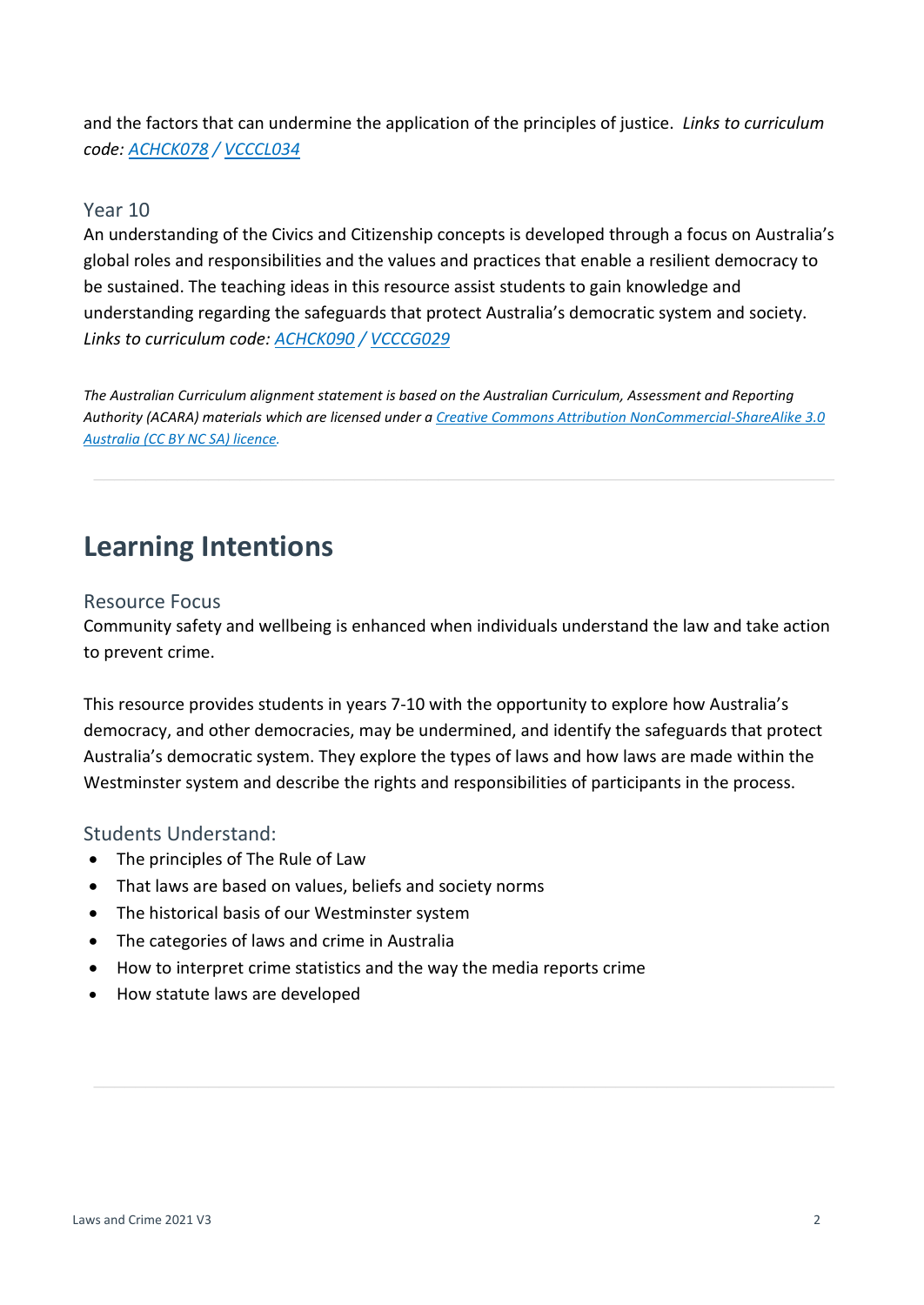# **Lesson Ideas**

# Tuning In

To introduce the concept of The Rule of Law, ask students to watch the vide[o The Rule of Law](https://www.bing.com/videos/search?q=video+that+explains+the+ruleoflaw&docid=607986606552646806&mid=AF70939532E7EC5041C9AF70939532E7EC5041C9&view=detail&FORM=VIRE) and take notes about:

- the meaning of the concept
- its history
- the key principles.

Students then use their notes and an app such as [Creately](https://creately.com/lp/spider-diagram-maker-online/) to design a spider diagram titled The Rule of Law. Once completed, students pair and share their findings then discuss as a class whether they found any aspects of the video particularly interesting.

# Lesson Idea 1: The Rule Of Law

In Australia, our legal system is based on the principle of The Rule of Law. The Rule of Law is based on a set of principles that our legal system and government follow.

• Put each principle on the board and in turn discuss why students think each one is important and how we ensure that it is provided.

Rule of Law principles:

- o Consistent, fair and impartial decisions about legal matters
- o Protection of individual's rights, freedoms
- o Ways to settle disputes between parties according to the law
- o Laws that are knowable, followable and fit for purpose.

Assist students to identify that we have legal institutions such as courts, fair trials, lawyers to help us interpret the law, laws that are clearly understood, that people are deemed innocent until proven guilty and the judiciary are independent of government. [The Rule of Law](http://www.ruleoflaw.org.au/education/) [Education](http://www.ruleoflaw.org.au/education/) website provides further information about each principle and can be used for further student investigation.

• Discuss with students why Australian citizens are more likely to take community action, such as contacting Crime Stoppers, if they know what our laws are and the protections for the individual that the rule of law provides. Ask students to create a Crime Stoppers marketing poster targeted at secondary students that includes the Rule of Law principles. The most effective posters could be exhibited in the classroom or around the school.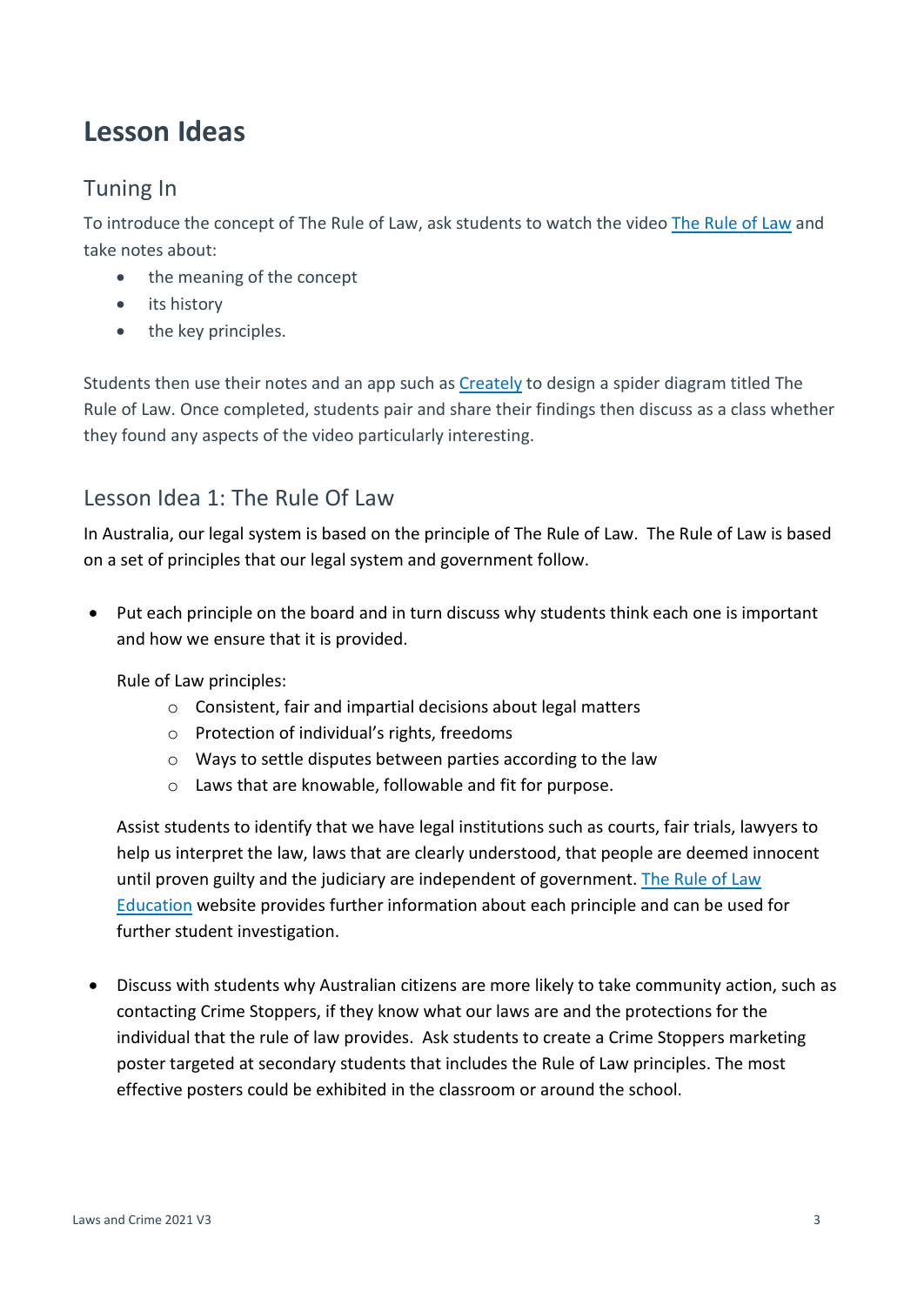# Lesson Idea 2: Origin Of Our Legal System

The right to justice and a free trial is something we expect from living in our democratic society. Today not every country's legal system has these protections. So where did these rights come from? Prior to Federation in 1901, the majority of new migrants to Australia came from the United Kingdom so the political and legal processes used today are based on the UK's Westminster system. The origins of the Westminster system can be traced back through history to a very important document called the Magna Carta.

- Show students th[e Magna Carta](http://www.bl.uk/magna-carta/articles/magna-carta-an-introduction) cartoon strip from the Magna Carta website hosted by the British Library. Students watch the video and discuss what was so important about clause 39 that it is still used today as a basis for our laws.
- Students view the handout [Magna Carta](https://www.lawsocietywa.asn.au/wp-content/uploads/2015/09/2015-FBLEP-Magna-Carta-Student-Resource.pdf) Resource from the Frances Burt Law Education Program website. Students use the information in the document to draw a timeline titled: *The Westminster system: its historical legacy.* Students include an explanation of the important events in the development of the Westminster system. (Use this as a summative assessment activity.) Students may wish to create an online timeline using an app such as READWRITETHINK's [Timeline.](http://www.readwritethink.org/files/resources/interactives/timeline_2/)
- As an extension, students view the infographic: [The Story of Our Rights and Freedoms](https://humanrights.gov.au/education/teachers/story-our-rights-and-freedoms) from the Human Rights Commission of Australia. They develop their own timeline of the development of freedom in Australia using an app such as READWRITETHINK's [Timeline.](http://www.readwritethink.org/files/resources/interactives/timeline_2/)

# Lesson Idea 3: Making Laws

We have two ways in which laws are made. **Statute laws** are made through passing an Act of Parliament whilst **common law** is made by court procedures and decisions made by judges and juries.

Show the video [About Parliament –](https://peo.gov.au/understand-our-parliament/how-parliament-works/bills-and-laws/making-a-law/) Making A Law. Students take notes of the various steps in the Australian Parliament. Discuss with students why this process seems so complex. Students draw up a flow diagram of the steps involved explaining why each step is necessary. As an extension activity, students can research their state or territory parliamentary law-making processes; create a flow diagram describing the steps taken; and; as a class, compare and contrast the Australian Parliament and state/territory parliament law-making processes.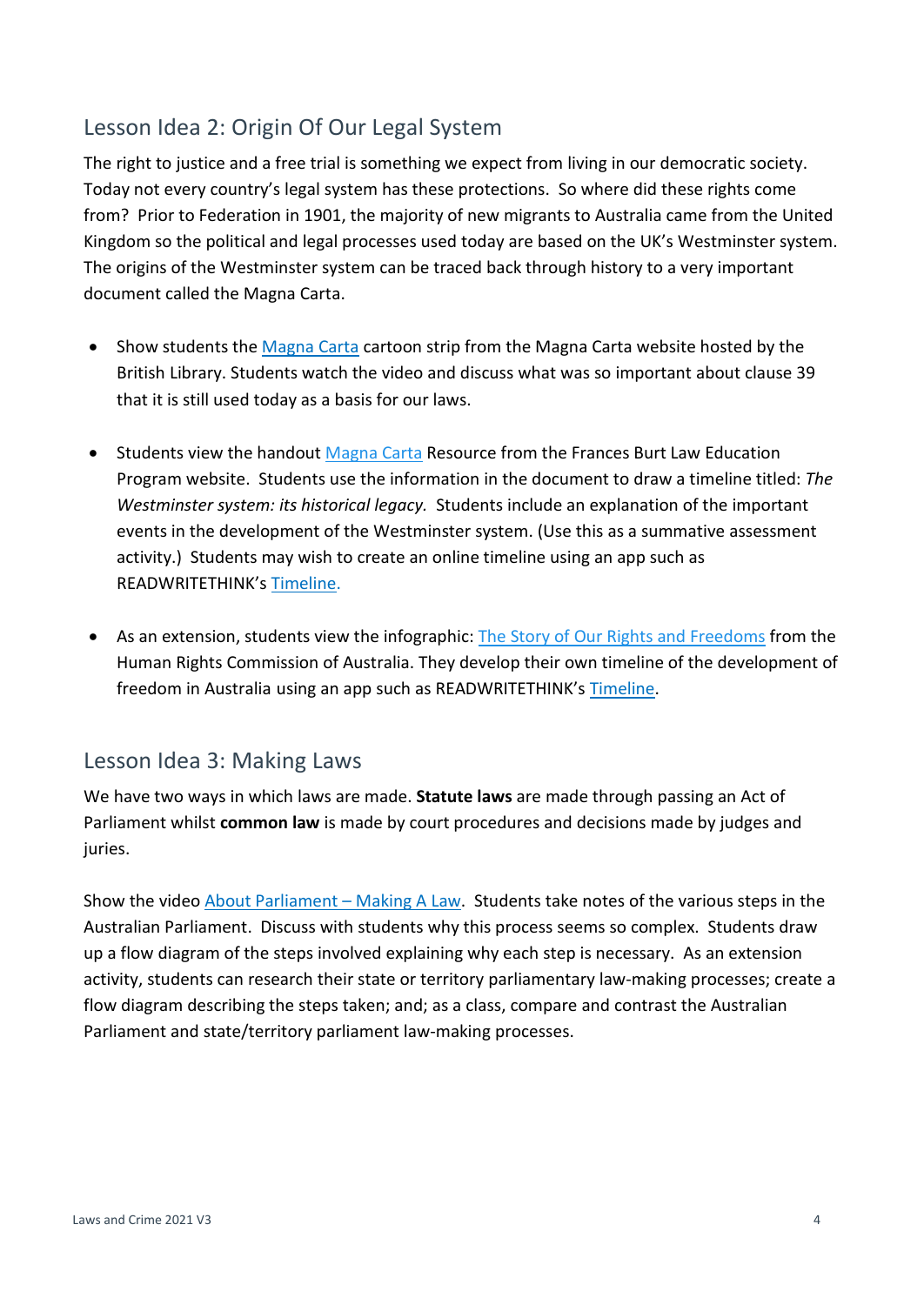# Lesson Idea 4: Types Of Laws

- In Australia, we have both State and Federal laws with the latter applying to everyone in Australia. These laws are divided into Criminal and Civil. Criminal laws are designed to protect people from wrongdoing and can be prosecuted by the police whilst civil laws are designed to solve problems between groups or individuals. Students write their own definitions and examples of criminal and civil law.
- Ask students which of these types of law is the focus for reporting to Crime Stoppers? (Criminal law). To support our democratic values and help safeguard our society, students explain why people should report, through Crime Stoppers, when these criminal laws are broken. (Use this information for formative assessment.)
- Aboriginal and Torres Strait Islander people also have Customary Lore. These are lores that have developed over time and are used to regulate behaviour and connect people to each other and the land. They may vary between different Aboriginal groups and, although this is still being debated, they are not considered part of Australian law. Depending on the interest of your student cohort you may wish to explore customary law further through researching websites pertaining to the traditional owners of the land where your school is situated. For example, students in the Perth area would explore the [Noongar Lore](http://www.noongarculture.org.au/noongar-lore/) website.
- Students use the Making [It Tougher For Crooks](https://www.police.wa.gov.au/About-Us/News/Making-it-Tougher-for-Crooks) information from the WA Police Force website or [Home and Property Information](https://www.police.vic.gov.au/home-and-property) from the Victorian Police Force website and design their own public awareness pamphlet/poster. (Use this information for summative assessment.)

# Lesson Idea 5: 'Unusual' Laws

• As laws relate to values, beliefs and society norms, different countries and times in history produce what we might consider to be unusual laws. For instance, it used to be illegal to dust your doormat on a Sunday. Why might this be? (People wore their best clothes for attending church).

Students investigate an unusual law and create a presentation slide describing their chosen law. Once completed collate the slides and view them as a class. Discuss why each law may have been created. (Note for Year 10 students this should be done in the context of contemporary laws of another country). For example, each year school leavers going to Bali are reminded to make themselves aware of the laws and legal processes of Indonesia. To be a good international citizen, it is important to understand that different countries, just like Australia, base their legal system on their own set of beliefs and values.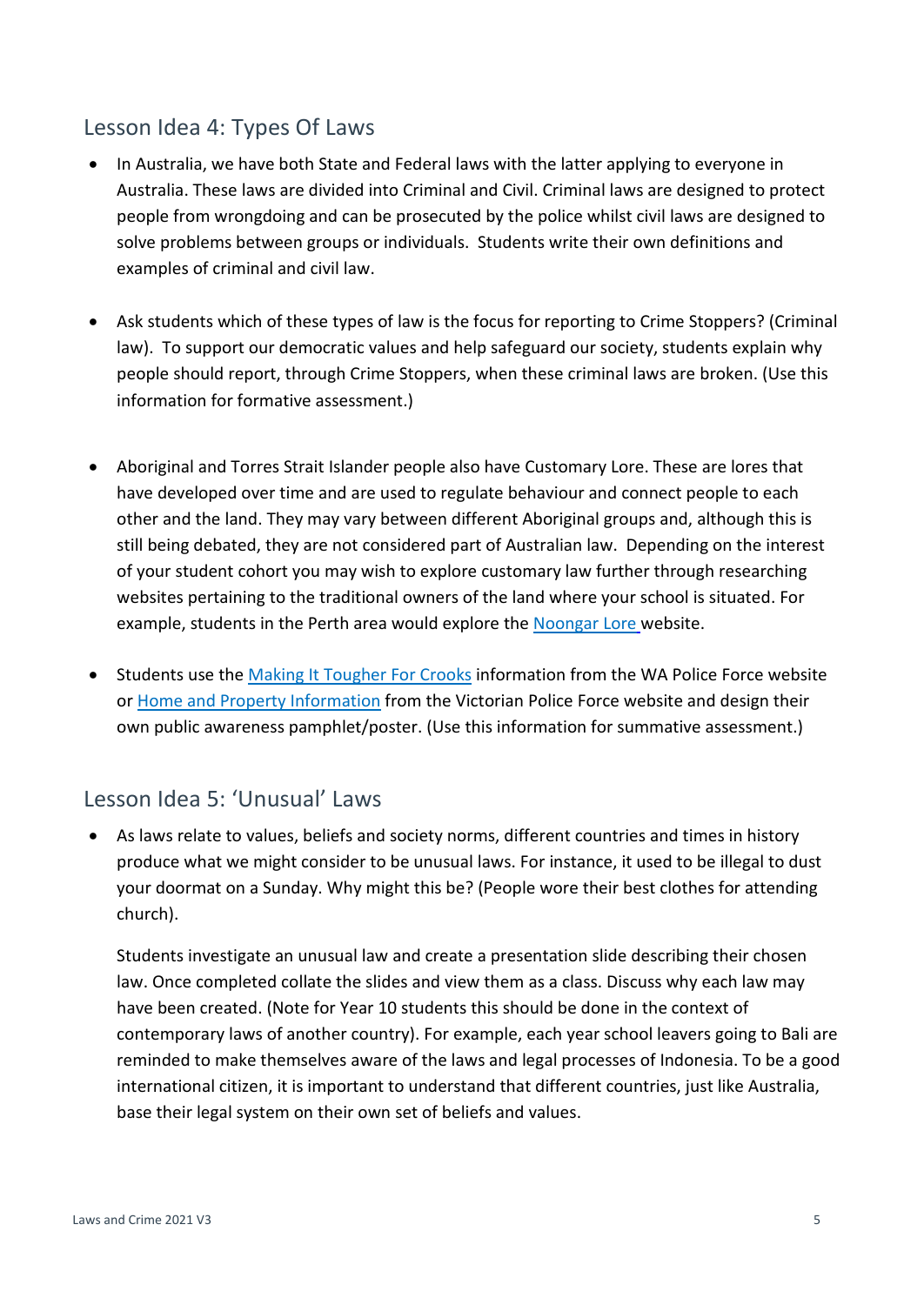- When visiting another country, it is important that visitors inform themselves of the differences between Australia and the destination countries legal system. Divide the class into groups of four. Each group is to select a travel destination and investigate its laws, especially those that could impact on tourists. When the research has been completed, groups create a presentation using a range of formats such as a video, PowerPoint or poster and share with the rest of the class. Use this as a summative assessment investigation.
- Using the [Current Trends and Future Laws](https://www.crimestopperswa.com.au/cswp/wp-content/uploads/2021/01/Current-Trends-and-Future-Laws.pdf) worksheet, students:
	- o Identify possible community concerns not currently covered by existing laws
	- o Propose a new law to cover these concerns
	- o Propose how the law should be applied by the police and judiciary
	- o Write a persuasive argument in support of introducing this law.

You may wish to extend this activity by choosing one of these laws and conducting a student role play introducing and debating the new law (Bill) in the House of Representatives. Teacher resources to support the role play can be found at [Make A Law: House of Representatives.](https://peo.gov.au/teach-our-parliament/classroom-activities/parliamentary-processes-and-practices/make-a-law-house-of-representatives/)

# Lesson Idea 6: Investigating Crime Statistics

- The Australian Bureau of Statistics provides recent information focussing on crime statistics. Ask students to access the website to research [crime data](https://www.abs.gov.au/statistics/people/crime-and-justice/recorded-crime-victims-australia/latest-release) for their state or territory and conduct a group discussion about these statistics. During this discussion it is important to highlight that the media can sometimes misrepresent crime statistics. Students access the [Western Australian](https://www.police.wa.gov.au/Crime/CrimeStatistics#/) Police Force Crime Statistics website, read the notes and explain why we need to be careful when reading quotes about crime statistics in the media. Alternatively, students access the [Crime Statistics Agency](https://www.crimestatistics.vic.gov.au/about-the-data/explanatory-notes) webpage explanatory notes section and explore Data Source, Scope and Coverage and Victoria Police recorded crimes standards and practice.
- Students use th[e Western Australian Police Force Crime Statistics](https://www.police.wa.gov.au/Crime/CrimeStatistics#/) or [Crime Statistics Agency](https://www.crimestatistics.vic.gov.au/crime-statistics/latest-crime-data-by-area) (Crimes by Area) website to search for a particular neighbourhood's crime statistics (compare different neighbourhoods). They graph a particular year's data and observe trends. Invite students to suggest reasons for the rise and fall in the statistics (seasonal crime such as at Christmas) and the effect that this might have on the individual and community. (This may be used for summative assessment.)
- Hold a class discussion about crimes in the news. Organise the students into pairs. Ask students to research and discuss the types of crimes that are prevalent in the media. Explain that each pair will select two media articles focusing on crimes and complete the Law in the [Media](https://www.crimestopperswa.com.au/cswp/wp-content/uploads/2021/01/Law-In-The-Media.pdf) worksheet. (This information may be used for formative assessment.)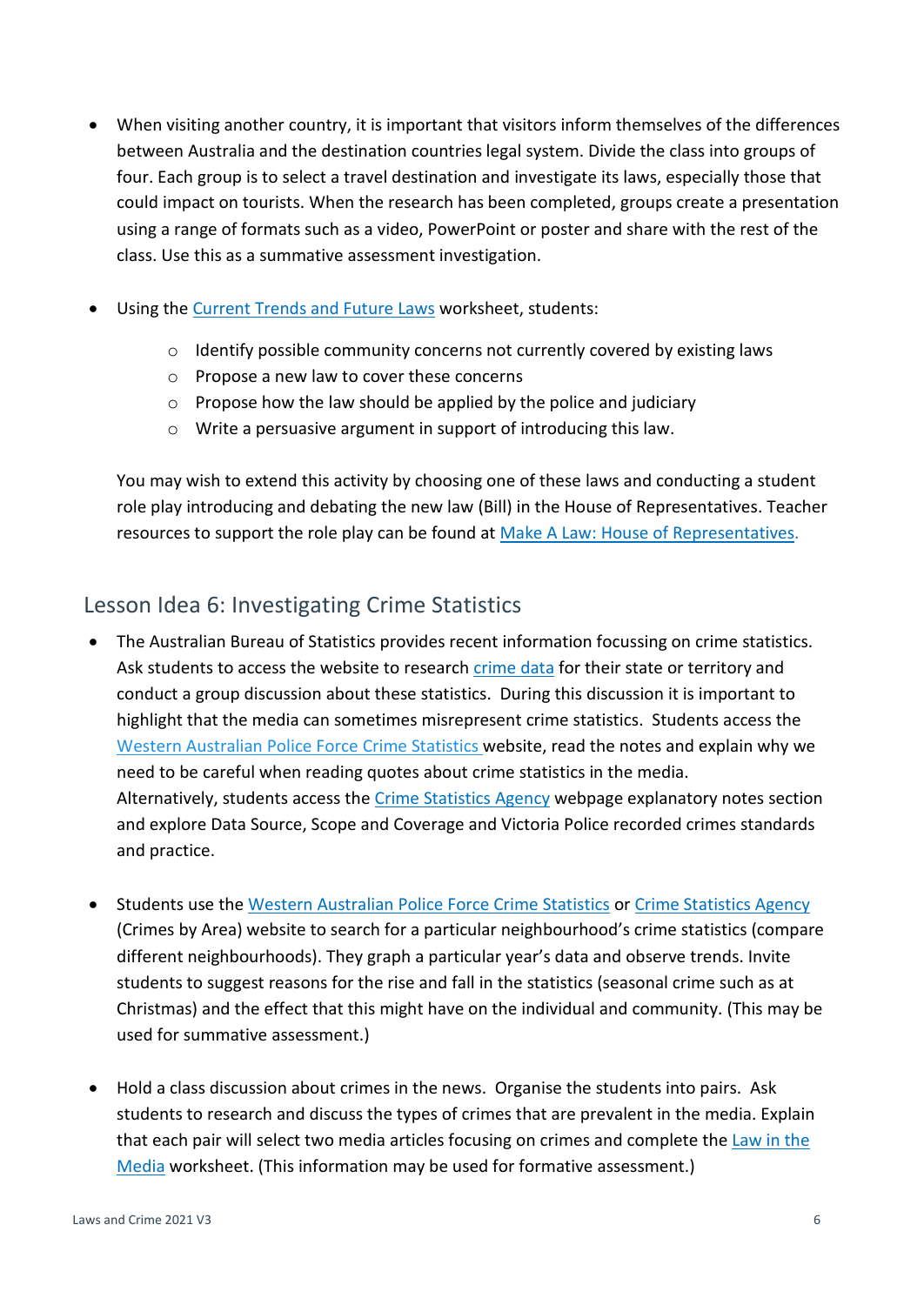- Use the [Crime Storyboard](https://www.crimestopperswa.com.au/cswp/wp-content/uploads/2021/01/Crime-Storyboard-Sheet.pdf) worksheet to create a storyboard that illustrates what happens when a law is broken. Students are to use the storyboard to:
	- o record what happened
	- o explain which law was broken
	- o suggest strategies to avoid this situation in the future

Students can also use the story board information and an app such a[s Vyond,](https://www.vyond.com/) to create an animated version of their research.

# Lesson Idea 7: Reporting Crime

Refer to the Why Crime Stoppers Works package.

Ask students to think about when people should call the Police or Crime Stoppers. Provide students with access to [Who Are You Going To Contact?](https://www.crimestopperswa.com.au/cswp/wp-content/uploads/2021/01/Who-Are-You-Going-To-Contact-sheet-LC.pdf) worksheet to complete.

# Learning Resources

## **Lesson Idea – Tuning In**

- [The Rule of Law](https://www.bing.com/videos/search?q=video+that+explains+the+ruleoflaw&docid=607986606552646806&mid=AF70939532E7EC5041C9AF70939532E7EC5041C9&view=detail&FORM=VIRE) video
- [Creately](https://creately.com/lp/spider-diagram-maker-online/) app

## **Lesson Idea 1 – The Rule of Law**

• [The Rule of Law](http://www.ruleoflaw.org.au/education/) Education – website

## **Lesson Idea 2 – Origin Of Our Legal System**

- [Magna Carta and the Rule of Law](http://www.bl.uk/magna-carta/articles/magna-carta-an-introduction) website
- [Magna Carta Rule of Law](https://www.lawsocietywa.asn.au/wp-content/uploads/2015/09/2015-FBLEP-Magna-Carta-Student-Resource.pdf) information sheet
- [READWRITETHINK Timeline](http://www.readwritethink.org/files/resources/interactives/timeline_2/) app
- [The Story of our Rights and Freedoms](https://humanrights.gov.au/education/teachers/story-our-rights-and-freedoms) website

#### **Lesson Idea 3 – Making Laws**

• [About Parliament -](https://peo.gov.au/understand-our-parliament/how-parliament-works/bills-and-laws/making-a-law/) Making a Law – website & video

## **Lesson Idea 4 – Types of Laws**

- [Noongar Lore](http://www.noongarculture.org.au/noongar-lore/) website
- [Making It Tougher For Crooks](https://www.police.wa.gov.au/About-Us/News/Making-it-Tougher-for-Crooks) website
- [Home and Property](https://www.police.vic.gov.au/home-and-property) website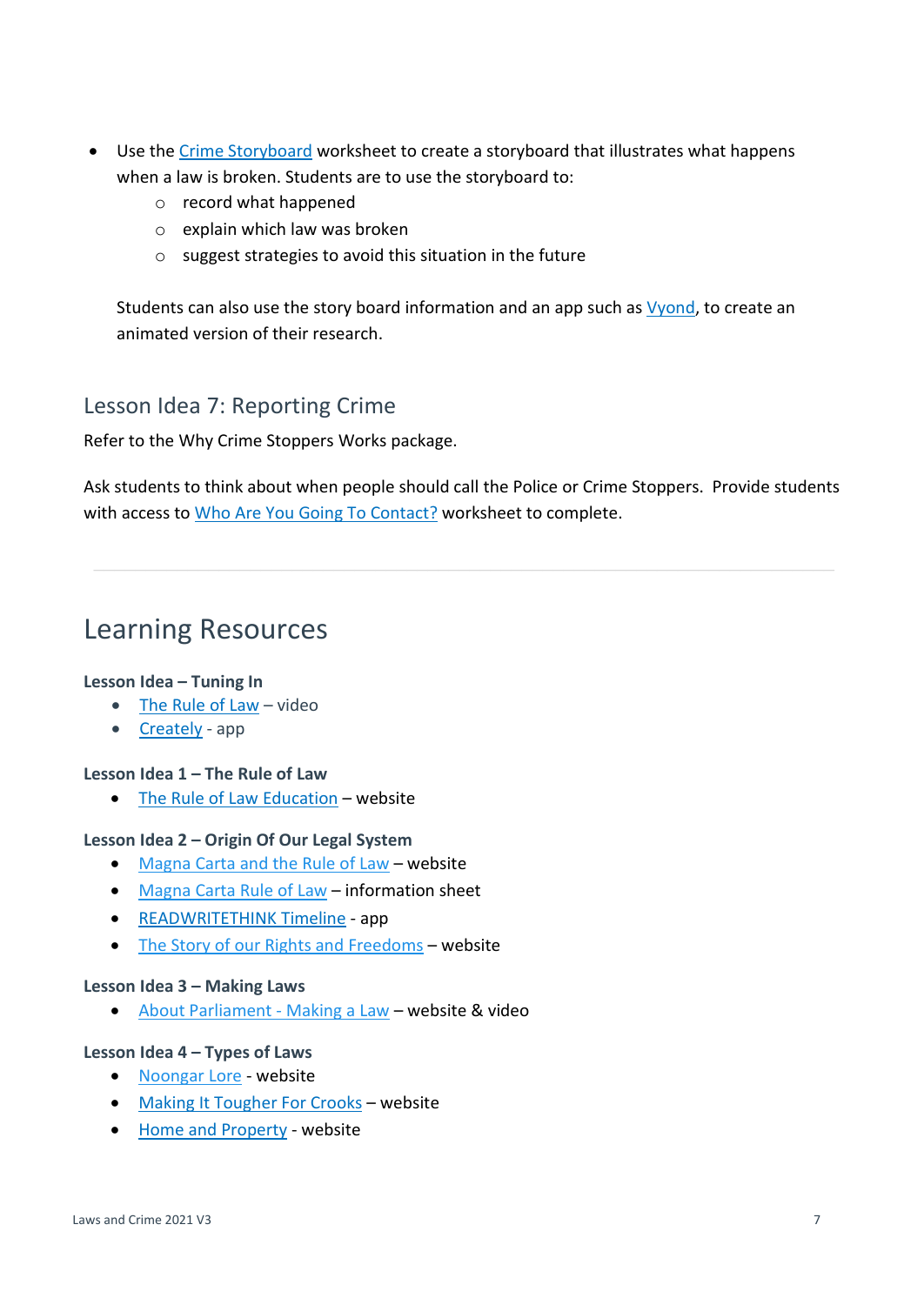## **Lesson Idea 5 – 'Unusual Laws'**

- [Current Trends and Future Laws](https://www.crimestopperswa.com.au/cswp/wp-content/uploads/2021/01/Current-Trends-and-Future-Laws.pdf) *–* worksheet
- [Make A Law: House of Representatives](https://peo.gov.au/teach-our-parliament/classroom-activities/parliamentary-processes-and-practices/make-a-law-house-of-representatives/) website & video

#### **Lesson Idea 6 – Investigating Crime Statistics**

- [Crime data](https://www.abs.gov.au/statistics/people/crime-and-justice/recorded-crime-victims-australia/latest-release) website
- [Western Australian](https://www.police.wa.gov.au/Crime/CrimeStatistics#/) Police Force Crime Statistics website
- [Crime Statistics Agency](https://www.crimestatistics.vic.gov.au/about-the-data/explanatory-notes) website
- [Crime Statistics Agency](https://www.crimestatistics.vic.gov.au/crime-statistics/latest-crime-data-by-area) (Crimes by Area) website
- [Law in the Media](https://www.crimestopperswa.com.au/cswp/wp-content/uploads/2021/01/Law-In-The-Media.pdf) worksheet
- [Crime Storyboard](https://www.crimestopperswa.com.au/cswp/wp-content/uploads/2021/01/Crime-Storyboard-Sheet.pdf) worksheet
- [Vyond](https://www.vyond.com/) app

#### **Lesson Idea 7 – Reporting Crime**

• [Who Are You Going To Contact?](https://www.crimestopperswa.com.au/cswp/wp-content/uploads/2021/01/Who-Are-You-Going-To-Contact-sheet-LC.pdf) *–* worksheet

#### **Assessment**

• [Marking Key](https://www.crimestopperswa.com.au/cswp/wp-content/uploads/2021/08/Marking-key-Assessment-rubric-2021-final.pdf)

# Further Student Enquiry

- Visit the [Frances Burt Law Education Program](https://www.lawsocietywa.asn.au/community/francis-burt-law-education-programme/) website for school visits to courts and further education resources
- Students develop their own question to investigate Making a Law. The Parliamentary [Education Office](http://www.peo.gov.au/learning/fact-sheets/making-a-law.htm) provides some useful information for students.

# Assessment

## Formative

- Students write their own definitions and examples of criminal and civil law.
- Students explain why, as good citizens, people should report criminal crimes through Crime Stoppers
- Hold a class discussion about crimes in the news. Organise the students into pairs. Ask students to research and discuss the types of crimes that are prevalent in the media. Explain that each pair will select two media articles focusing on crimes and complete the [Law in the](https://www.crimestopperswa.com.au/cswp/wp-content/uploads/2021/01/Law-In-The-Media.pdf)  [Media](https://www.crimestopperswa.com.au/cswp/wp-content/uploads/2021/01/Law-In-The-Media.pdf) worksheet.